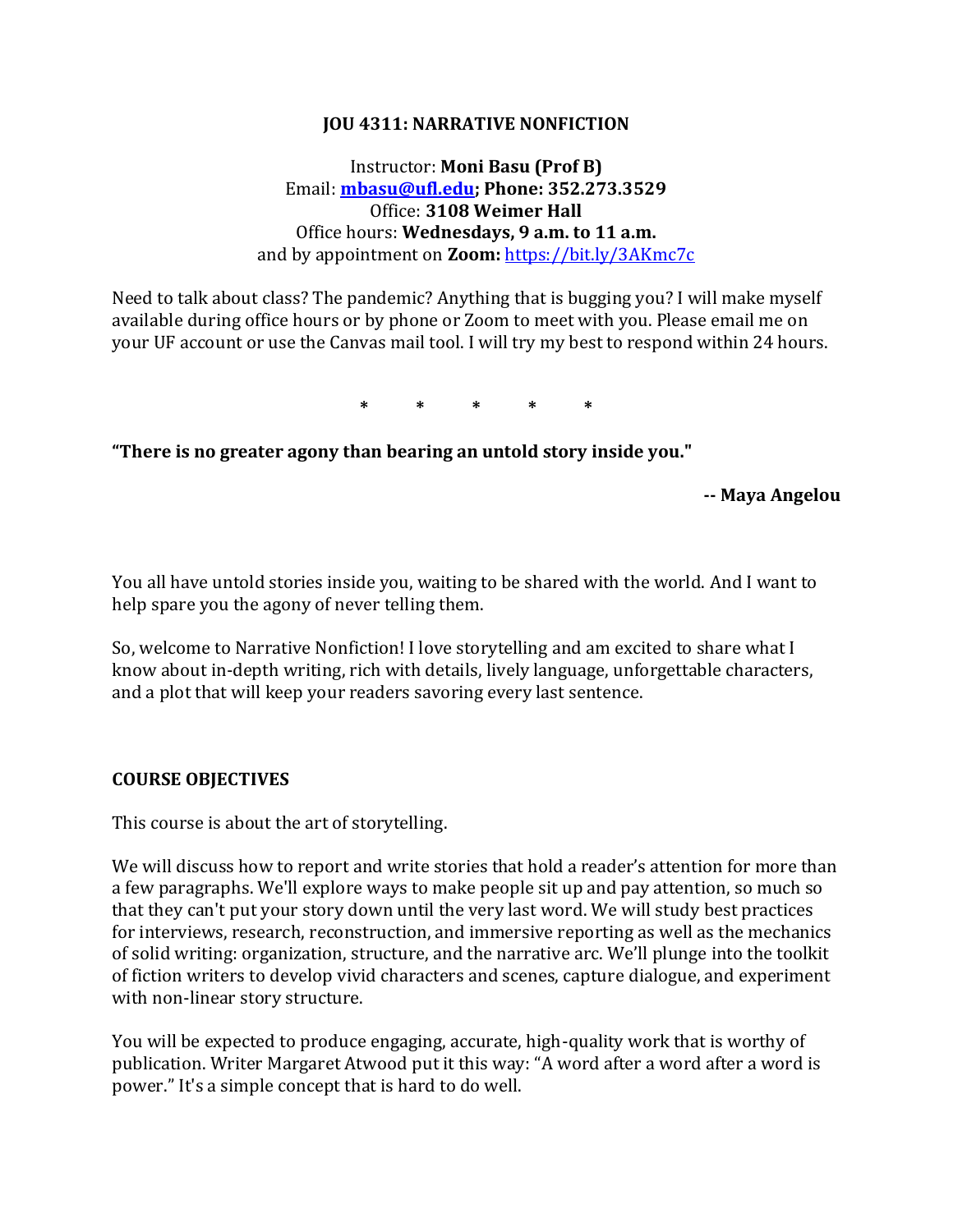This is an advanced reporting and writing class and you will be challenged. You will have to work extremely hard to earn a high grade. But I hope you will enjoy the process. And that you will be bold and brave with your writing; that you will stretch and take risks with your words; and help your readers make sense of the world. I will be pushing you to write not just with your brain but also with your heart and soul.

The bar is set very high in this class. You will be expected to produce a longform narrative. You should strive to see your story published in a magazine, newspaper or online publication.

You can only grow as a writer through practice and then, more practice. And by reading everything you can. You will be reading a LOT in this class. And I don't mean reading that puts you to sleep at night, You will be reading stories produced by great narrative writers like Eli Saslow, Lane DeGregory and Rachel Kaadzi Ghansah. You will be reading those stories analytically, with pen in hand. And you will be speaking a LOT. Our class time together will be a combination of lectures, discussion, peer reviews, and writing activities.

Please don't take this class unless you are passionate about reporting, writing and rewriting. Please don't take it if you have a full load of classes or if the bulk of your energy will be spent elsewhere. And please don't take this course unless you have ideas and are open to brainstorming those in class.

## **Here are a few things we will focus on during our semester together:**

- Idea generation for relevant and interesting stories
- How to refine and articulate your ideas and pitch them to editors
- The difference between a feature story and a true narrative
- Immersive reporting versus reconstruction
- Interviewing for narrative and how to ask high-yield questions
- Developing your style and voice
- Story organization and structure (the narrative arc)
- Borrowing from the fiction writer's toolkit
- Self-editing and peer editing
- Ethical issues

### C**OURSE REQUIREMENTS**

There are no textbooks for this class but you will be required to read two books that are available on Bookshop.org, Amazon and other online sellers:

*StoryCraft* **by Jack Hart** (please buy the new edition that just came out earlier this year)

### *One Day* **by Gene Weingarten**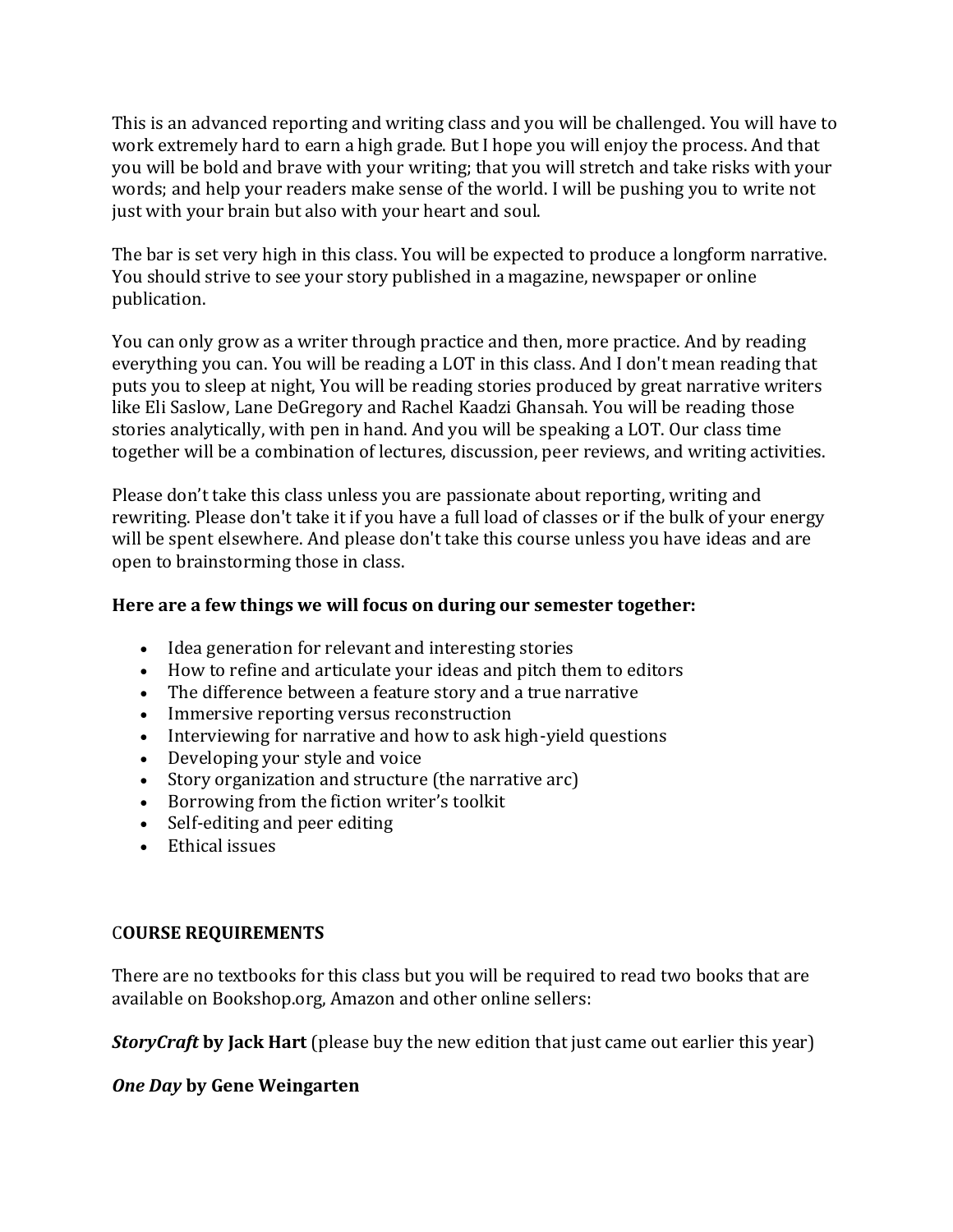I highly recommend you order and begin reading both books as soon as you can.

Other readings, mostly from magazines and online publications, will be posted on Canvas on a weekly basis. You can never be a great writer unless you read, read, and read some more.

### **Prerequisites**

You must have taken Magazine and Feature Writing and received a B or higher to be enrolled in this class. Other courses that are beneficial include Investigative Reporting and Multimedia Reporting. You must have **strong reporting and writing skills** in order to succeed.

#### **Minimum technology requirements**

The University of Florida expects students to acquire computer hardware and software appropriate to their degree program. For this class, you must have Zoom capability, a smartphone or a recording device, and Microsoft Word. You will be required to download the Canvas app on your phone and turn on notifications.

#### **COURSE POLICIES**

### **Accuracy, fairness and style**

Even though we will be immersed in techniques borrowed from the world of fiction, never forget that this is journalism class. You must review your stories and double-check every fact. Inaccuracies or fabrication will not be tolerated. You are expected to have a strong command of spelling and grammar and will lose points for mistakes. Your copy should be clean and polished when you turn it in.

You are also expected to engage in storytelling that is **fair, complete and based on information gathered from diverse sources.** A greater understanding of societal differences will help you become reporters who are sensitive, culturally aware and better equipped to write across differences. Please pay attention to diversity in your reporting.

Reporting for narrative usually means doing it all in person. But that may not always be possible in the time of COVID. We will discuss best practices for how to get the information you need without being able to engage in immersive reporting.

Your work must be grammatically correct and adhere to AP style. If you do not already own The Associated Press Stylebook and Manual, please buy one (either the online version or print edition available on Amazon). You will lose points on your assignments for spelling, grammar and style errors.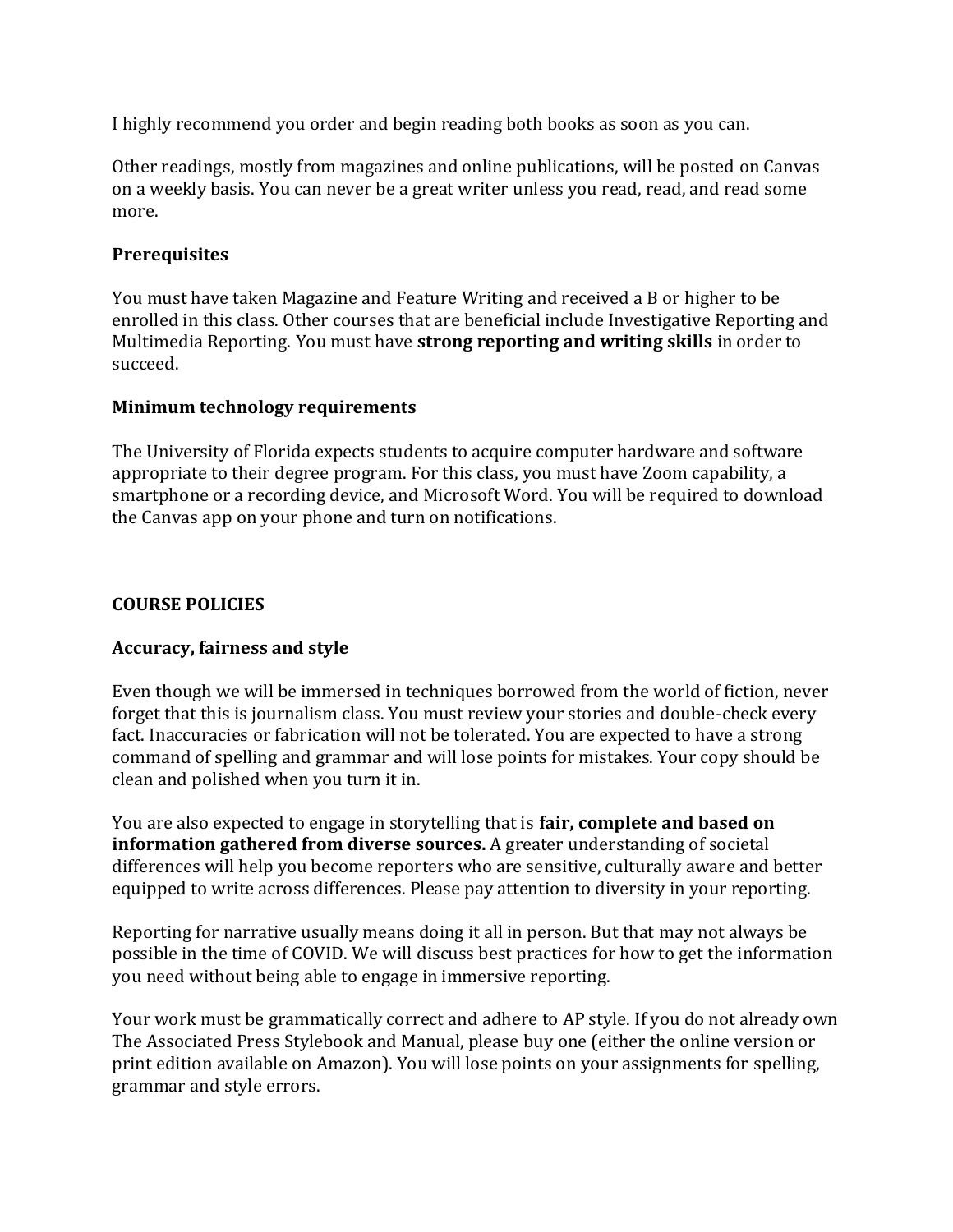### **Honesty and integrity**

The media plays a vital role in our democracy. The public depends on journalists for news and a deeper understanding of the world around them. As such, there is nothing more important than our honesty, fairness and transparency.

I cannot stress this enough: **Plagiarism, fabrication and conflicts of interest will not be tolerated, and you will FAIL the class and lose credibility** as a journalist.

By now, I'm sure all of you know the basic ethics code of journalism. But just in case: Plagiarism is stealing someone else's ideas or work, including copy from the Internet. Fabrication is the use of invented information or the falsification of material. Conflicts of interest include writing about your roommate, boyfriend, parents, business partners or others with whom you have close relationships or financial ties without divulging those connections. If you are unsure about whether you are facing a conflict of interest, please discuss with me.

You are expected to abide by the UF Honor Code, which you can read here: <https://sccr.dso.ufl.edu/process/student-conduct-code/>

## **Deadlines**

In the world of professional journalism, **meeting deadlines is mandatory** as it will be in this class. Deadlines will be clearly noted in Canvas, usually by the end of the day on the deadline date. (That's 11:59 p.m.) After that, your piece will be considered a day late and you will lose points unless you have cleared it with me. Please submit your assignments as Microsoft Word files through Canvas. Do not send me links to One Drive or Google Drive. The name of each file should begin with your last name and contain the name of the assignment. Example: SmithScene1.

### **Attendance, participation and professionalism**

This is **not a lecture** class, but a writing **workshop.** My hope is that you will learn much from our in-class writing and discussions. You are encouraged to be self-directed and take responsibility for your learning. We meet once a week. As such, your attendance is mandatory.

### [catalog.ufl.edu/UGRD/academic-regulations/attendance-policies/](http://catalog.ufl.edu/UGRD/academic-regulations/attendance-policies/)

Please note that participation doesn't just mean speaking a lot; you will be judged on the quality of what you say and how focused you are in class, even when you are not speaking. You will also be expected to post comments on the Canvas discussion board for this class. Your insights and comments should be respectful to all.

Writers learn from one another, so you are expected to come to class each week fully prepared to participate in activities and discussions. Because your contribution is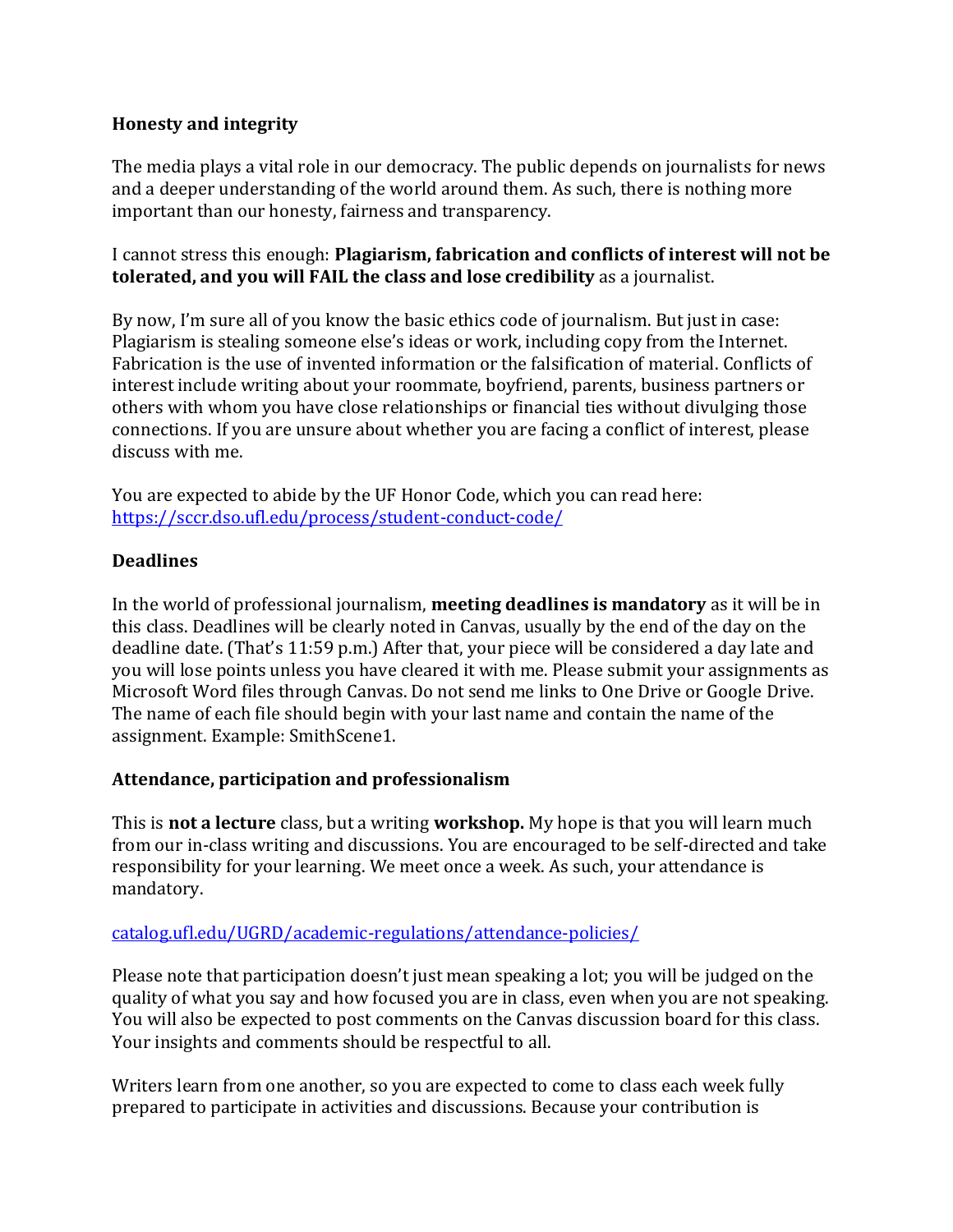important, class participation makes up 50 points of your final grade. You will lose points for every unexcused absence. Absences for serious illness, family emergencies and other urgent matters will be excused only if you speak with me before class begins. If you need to miss multiple classes, you will be required to provide appropriate documentation of the problem. You will still be responsible for submitting on time all assignments on their due dates and for material covered in class. Instructions for all assignments will be given in class so it's in your best interest to make it to class each week.

### **Communication**

Journalists are in the business of communication and you **must communicate** with me in this class. **You must check your UF email and Canvas** regularly for discussions and announcements.

If you are having problems with your assignments, you must email me immediately and not wait until class to discuss them. Good communication is extremely important, especially during the pandemic when we will not be able to meet in person. I am here to help you but cannot unless you let me know.

# **DIVERSITY AND INCLUSION**

Please take careful note of this section of the syllabus. These are principles that have always been extremely important to me and given the current climate in the United States, I believe them to be critical.

The UF Department of Journalism embraces a commitment toward an intellectual community enriched and enhanced by diversity along a number of dimensions. UF journalism courses are expected to help foster an understanding of the diversity of peoples and cultures and of the significance and impact of mass communications in a global society.

One of the topics we will be discussing in this class is how to report stories – **with empathy** -- about people who are vastly different from you or people who have been underrepresented in every segment of society, including in the media. By that I mean not only differences in **race, ethnicity, gender or sexual orientation but also class, age, religion, nationality, disability, culture and other visible and non-visible differences.** I consider our differences to be a great asset and this class is intended to realize the greatest potential of that asset. You will be exposed to a diverse array of reading materials and speakers.

I will show the utmost respect for you, no matter your background or perspective, and I expect that you will do the same for me as well as your fellow students. I hope to foster a Zoom classroom environment in which you will feel free to voice your thoughts and opinions without fear, intimidation, embarrassment, or shame. Please let me know if you have any thoughts on how to improve inclusivity or if someone or something has made you feel uneasy.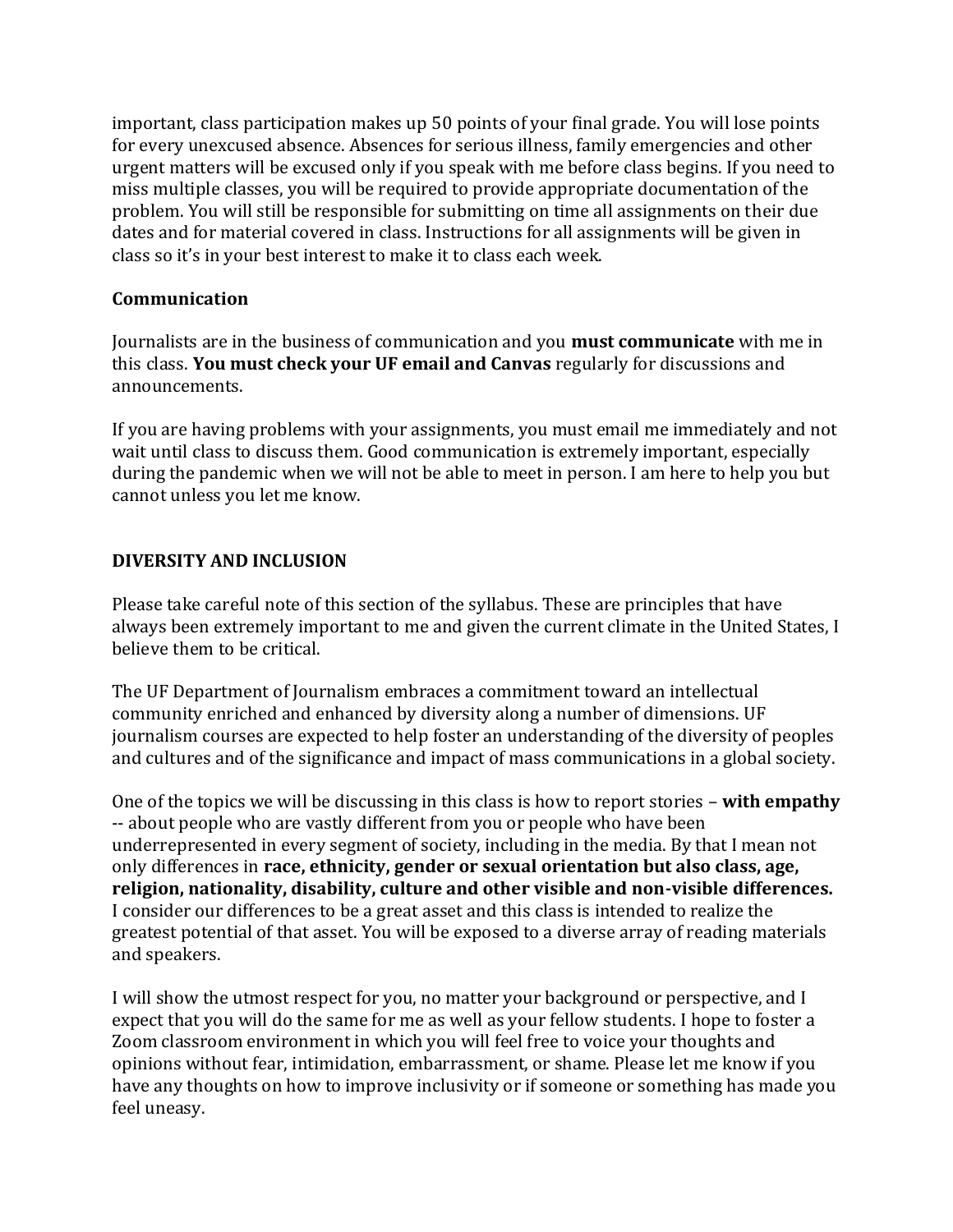Diversity in journalism is vital, as we have seen from issues that have surfaced over police killings and mass protests in American cities and towns. I expect you to engage in storytelling that is fair, complete and based on information gathered from diverse sources. That means conducting interviews that may feel uncomfortable or daunting even. But that is a fundamental objective of this class and I hope you will lean on me and your classmates to help you navigate the reporting process.

## **GRADING POLICY**

I will make every effort to have each assignment graded and posted in a timely manner.

#### **Assignments:**

### **Long-form story: 300 points**

Here is the breakdown for the 300 points: Story outline and pitch: 50 points First draft: 100 points Final draft: 150 points

#### **Writing assignments: 100** points

Assignment 1: Write a narrative of a day that was especially difficult during the pandemic. Assignment 2: Write a memoir of someone you know and bring them to life for your readers. Assignment 3: Go sit somewhere unfamiliar for 30 minutes. Observe. Then write a story. Use all five senses. Assignment 4: Write a scene from your reported story. Peer review and then rewrite.

### **Reading response to** *One Day***: 50 points**

#### **Class participation and Canvas discussions: 50 points**

### **Grading Scale**

|          |             | Letter Grade % Equivalency GPA Equivalency |
|----------|-------------|--------------------------------------------|
| A        | 93-100%     | 4.0                                        |
| A-       | $90 - 92\%$ | 3.67                                       |
| $B+$     | $87 - 89\%$ | 3.33                                       |
| B        | $83 - 86\%$ | 3.00                                       |
| $\bf{B}$ | $80 - 82%$  | 2.67                                       |
| $C+$     | $77 - 79\%$ | 2.33                                       |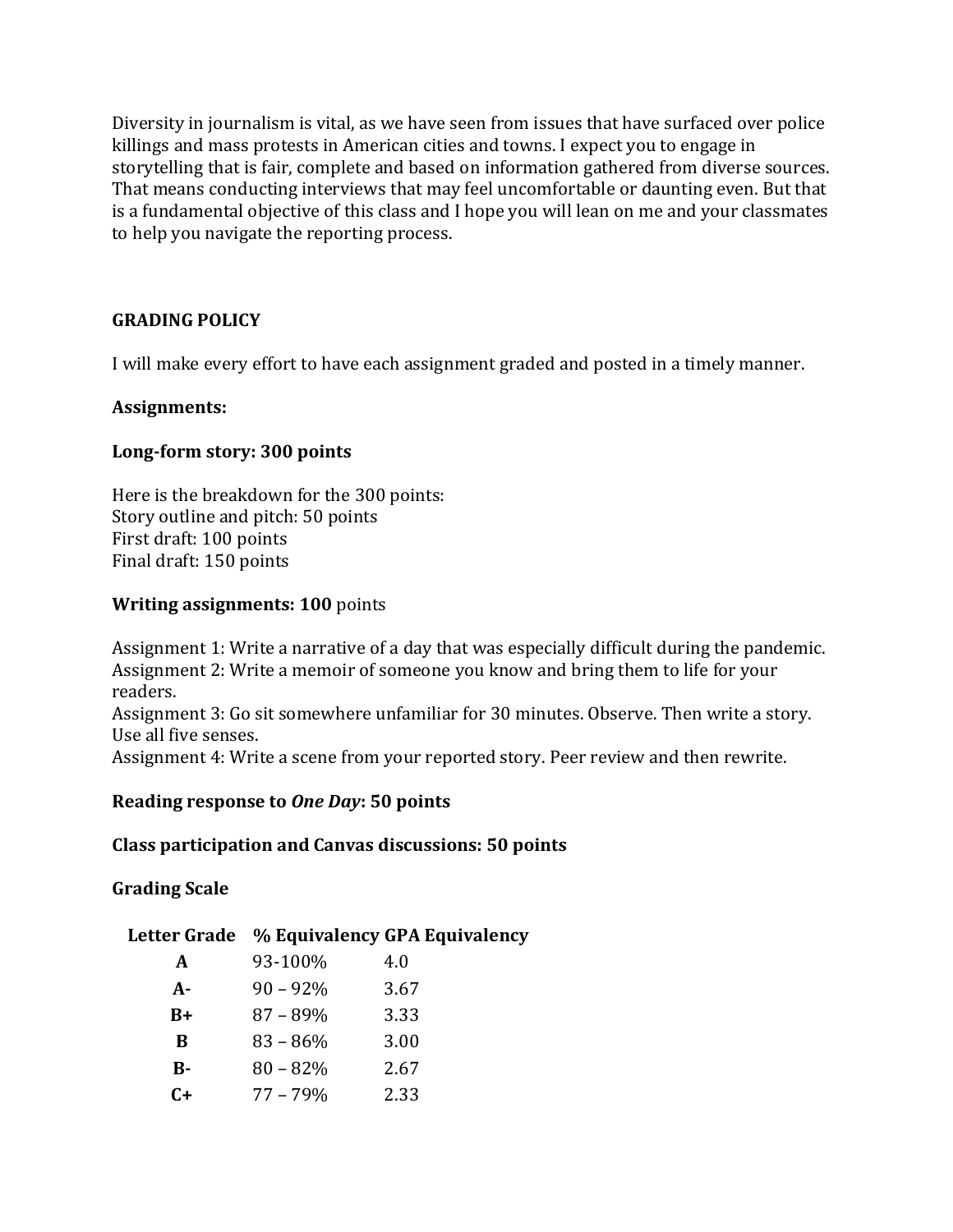|                                  |             | Letter Grade % Equivalency GPA Equivalency |
|----------------------------------|-------------|--------------------------------------------|
| C                                | $73 - 76%$  | 2.00                                       |
| $C-$                             | $70 - 72\%$ | 1.67                                       |
| $D+$                             | $67 - 69\%$ | 1.33                                       |
| D                                | $63 - 66\%$ | 1.00                                       |
| D-                               | $60 - 62%$  | .67                                        |
| <b>E, I, NG, S-U, WF</b> 0 – 59% |             | 0.00                                       |

See the [current UF grading policies](https://catalog.ufl.edu/ugrad/current/regulations/info/grades.aspx) for more information.

# **ABOUT ME**

If you are an intrepid reporter, you will have Googled me by now. I began my career as a journalist in Tallahassee (home of that "other" university) and have been reporting and editing now for 38 years. I covered presidential elections, hurricanes, earthquakes and the Iraq War since its inception in 2003. On several trips, I was embedded with the U.S. Army and earned the moniker, Evil Reporter Chick -- affectionately, of course. My ebook, *Chaplain Turner's War* (2012, Agate Publishing) grew from a series of stories on an Army chaplain at war. I'm not a superhero but I was featured in Marvel Comics' "Civil War" series. Most recently, I was a senior writer at CNN. I began teaching at UF in 2018 and in 2020, I was named the university's Undergraduate Teacher of the Year. I also teach in a low-residency MFA program in narrative media at the University of Georgia.

Most students at UF know me as Prof B. Those who have taken my class will tell you that I'm a narrative nonfiction junkie. I love good writing and am here to help you become better writers. I want you to reach out and ask for help. I will make myself available.

You can find me on:

**www. monibasu.com Twitter: @TheMoniBasu Instagram: @evilreporterchick** And my journalist **Facebook page:<https://bit.ly/2KCXScJ>** (I'm not doing the **TikTok thing,** though I have an account to see what you are up to.)

# **UF POLICIES**

# **University Policy on Accommodating Students with Disabilities**

Students with disabilities requesting accommodations should first register with the Disability Resource Center (352-392-8565[, www.dso.ufl.edu/drc](http://www.dso.ufl.edu/drc) ) by providing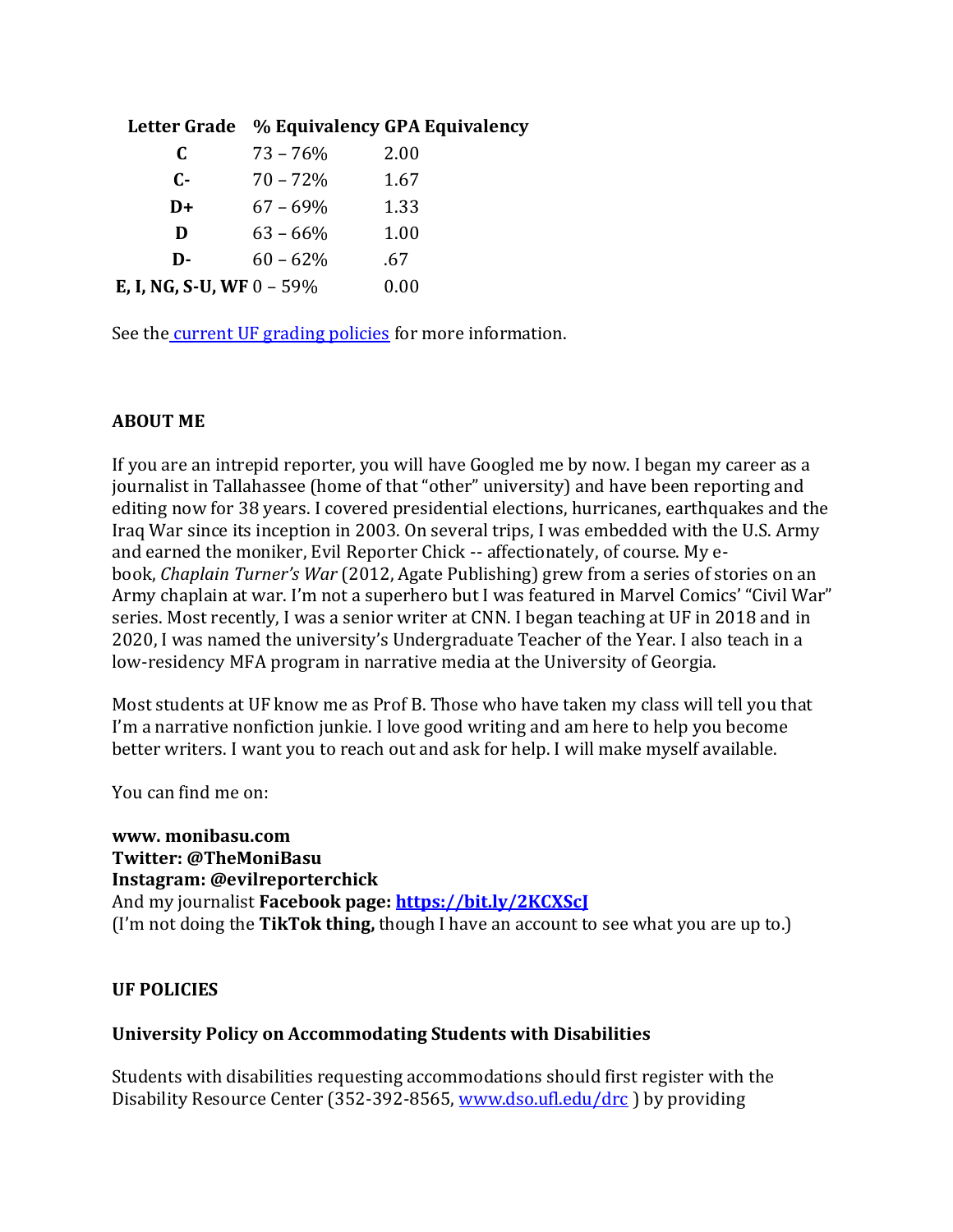appropriate documentation. Once registered, students will receive an accommodation letter that must be presented to the instructor when requesting accommodation. Students with disabilities should follow this procedure as early as possible in the semester.

# **University Policy on Academic Conduct**

UF students are bound by The Honor Pledge which states, "We, the members of the University of Florida community, pledge to hold ourselves and our peers to the highest standards of honesty and integrity by abiding by the Honor Code. On all work submitted for credit by students at the University of Florida, the following pledge is either required or implied: "On my honor, I have neither given nor received unauthorized aid in doing this assignment." The Honor Code [\(http://www.dso.ufl.edu/sccr/process/student-conduct](http://www.dso.ufl.edu/sccr/process/student-conduct-honor-code/)[honor-code/\)](http://www.dso.ufl.edu/sccr/process/student-conduct-honor-code/) specifies a number of behaviors that are in violation of this code and the possible sanctions. Furthermore, you are obligated to report any condition that facilitates academic misconduct to appropriate personnel. If you have any questions or concerns, please consult with the instructor or TAs in this class.

# **Communication Courtesy**

All members of the class are expected to follo[w rules of common courtesy](http://teach.ufl.edu/wp-content/uploads/2012/08/NetiquetteGuideforOnlineCourses.pdf) during, before and after class, in all email messages, threaded discussions, and chats.

# **GETTING HELP**

# **Technical difficulties:**

For issues with technical difficulties for Canvas, please contact the UF Help Desk at:

- [http://helpdesk.ufl.edu](http://helpdesk.ufl.edu/)
- (352) 392-HELP (4357)
- Walk-in: HUB 132

Any requests for make-ups due to technical issues should be accompanied by the ticket number received from the Help Desk when the problem was reported to them. The ticket number will document the time and date of the problem. You should e-mail your instructor within 24 hours of the technical difficulty if you wish to request a make-up.

# **Health and wellness**

- **U Matter, We Care**: If you or someone you know is in distress, please contact [umatter@ufl.edu,](mailto:umatter@ufl.edu) 352-392-1575, or visit [umatter.ufl.edu](http://umatter.ufl.edu/) to refer or report a concern and a team member will reach out to the student in distress.
- **Counseling and Wellness Center:** Visit [counseling.ufl.edu](http://counseling.ufl.edu/) or call 352-392-1575 for information on crisis services as well as non-crisis services.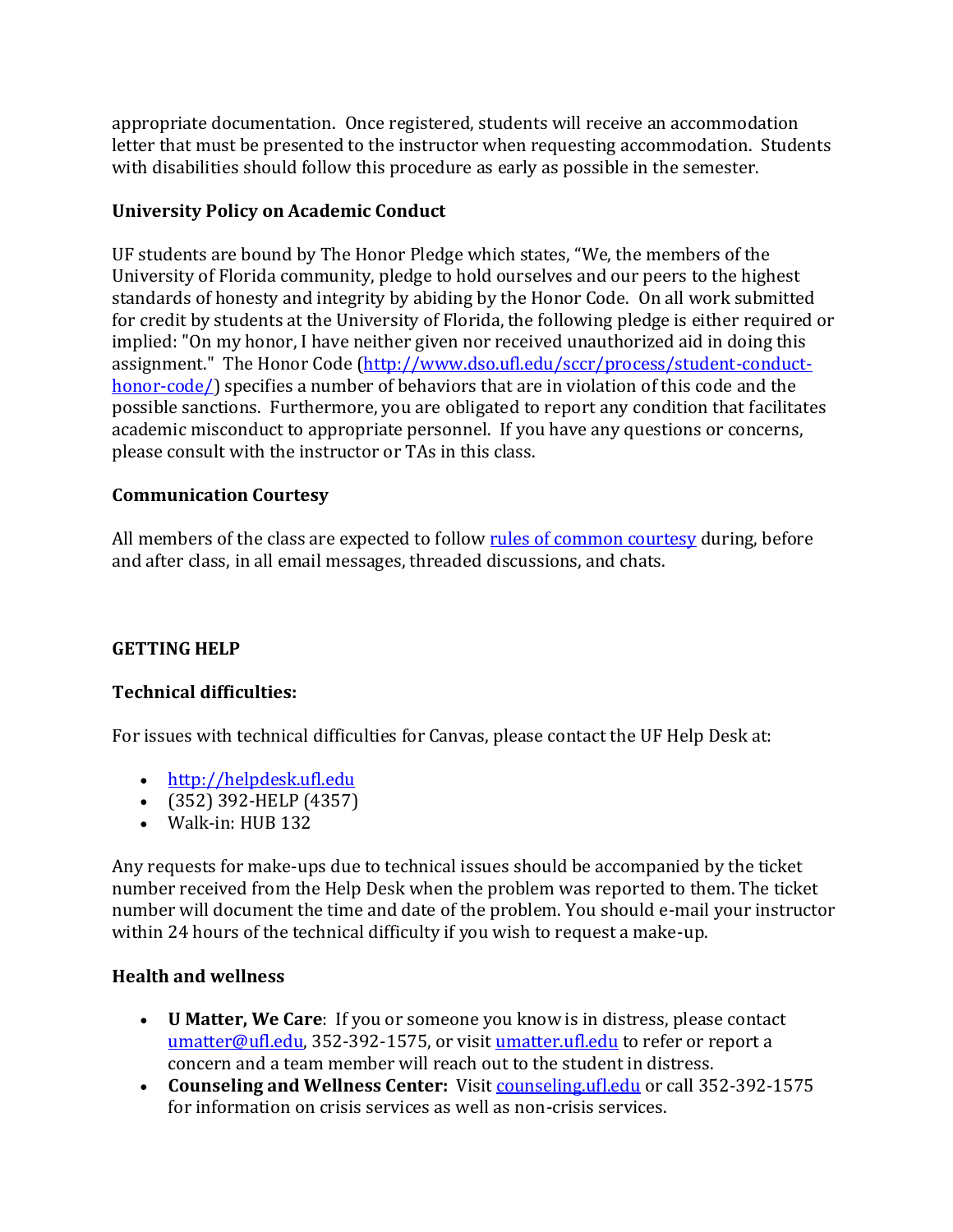- **Student Health Care Center:** Call 352-392-1161 for 24/7 information to help you find the care you need, or visit **shcc.ufl.edu.**
- **University Police Department**: Visit [police.ufl.edu](http://police.ufl.edu/) or call 352-392-1111 (or 9-1-1 for emergencies).
- **UF Health Shands Emergency Room/Trauma Center:** For immediate medical care in Gainesville, call 352-733-0111 or go to the emergency room at 1515 SW Archer Road, Gainesville, FL 32608; [ufhealth.org/emergency-room-trauma-center.](http://ufhealth.org/emergency-room-trauma-center)

# **Academic and student support**

- **Career Connections Center:** 352-392-1601. Career assistance and counseling services [career.ufl.edu/.](http://career.ufl.edu/)
- **Library Support:** Various ways to receive assistance with respect to using the libraries or finding resources. [cms.uflib.ufl.edu/ask](http://cms.uflib.ufl.edu/ask)
- **Teaching Center:** 352-392-2010 General study skills and tutoring: [teachingcenter.ufl.edu/](http://teachingcenter.ufl.edu/)
- **Writing Studio:** 352-846-1138. Help brainstorming, formatting, and writing papers: [writing.ufl.edu/writing-studio/](http://writing.ufl.edu/writing-studio/)

# **COURSE EVALUATIONS**

Students are expected to provide professional and respectful feedback on the quality of instruction in this course by completing course evaluations online via GatorEvals. Guidance on how to give feedback in a professional and respectful manner is available at [https://gatorevals.aa.ufl.edu/students/.](https://gatorevals.aa.ufl.edu/students/) Students will be notified when the evaluation period opens, and can complete evaluations through the email they receive from GatorEvals, in their Canvas course menu under GatorEvals, or via [https://ufl.bluera.com/ufl/.](https://urldefense.proofpoint.com/v2/url?u=https-3A__ufl.bluera.com_ufl_&d=DwMFAg&c=sJ6xIWYx-zLMB3EPkvcnVg&r=y2HjEMjRMHJhfdvLrqJZlYczRsfp5e4TfQjHuc5rVHg&m=WXko6OK_Ha6T00ZVAsEaSh99qRXHOgMNFRywCoehRho&s=itVU46DDJjnIg4CW6efJOOLgPjdzsPvCghyfzJoFONs&e=) Summaries of course evaluation results are available to students at [https://gatorevals.aa.ufl.edu/public-results/.](https://gatorevals.aa.ufl.edu/public-results/)

# **TIPS FOR SUCCESS**

Here are some tips that will help you get the most of this course while taking full advantage of this format:

- Schedule "class times" for yourself. It is important to do the coursework on time each week. Schedule writing time for yourself when you can be relaxed and feeling "zen." You will receive a reduction in points for work that is turned in late!
- Read ALL of the material contained on this site. There is a lot of helpful information that can save you time and help you meet the objectives of the course.
- Print out the Course Schedule located in the Course Syllabus and check things off as you go.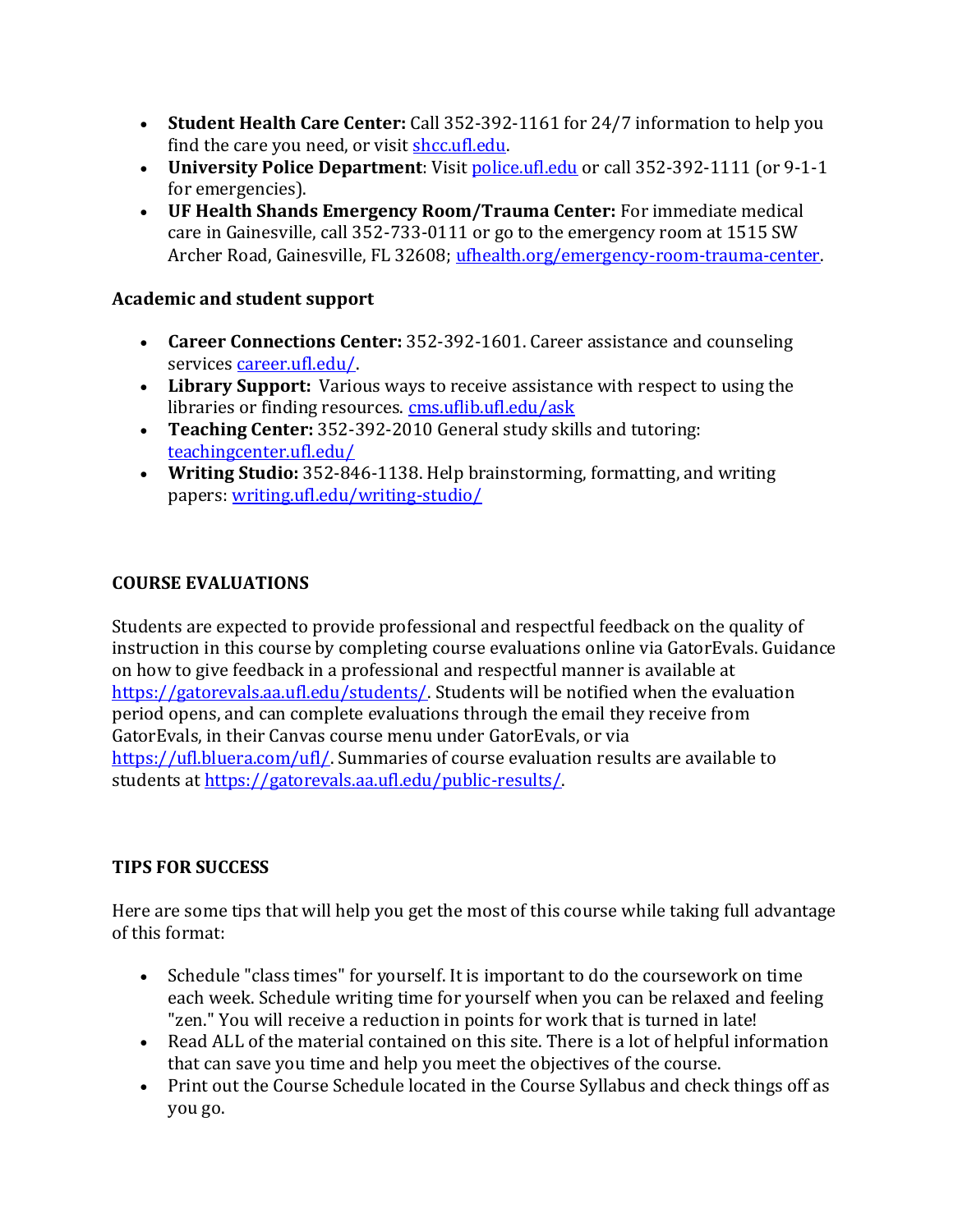- Ask for help or clarification of the material if you need it.
- Do not wait to ask questions! Waiting to ask a question might cause you to miss a due date.
- Do your work well before the due dates. Sometimes things happen. If your computer goes down when you are trying to submit an assignment, you'll need time to troubleshoot the problem.
- To be extra safe, back up your work to an external hard drive, thumb drive, or through a cloud service.

## **PRIVACY AND ACCESSIBILITY**

For information about the privacy policies of the tools used in this course, see the links below:

- Instructure (Canvas)
	- o [Privacy Policy](https://www.instructure.com/policies/privacy)
	- o [Accessibility](https://www.instructure.com/canvas/accessibility)
- Zoom
	- o [Privacy Policy](https://zoom.us/privacy)
	- o [Accessibility](https://zoom.us/accessibility)
- YouTube (Google)
	- o [Privacy Policy](https://policies.google.com/privacy)
	- o [Accessibility](https://support.google.com/youtube/answer/189278?hl=en)
- Microsoft
	- o [Privacy Policy](https://privacy.microsoft.com/en-us/privacystatement)
	- o [Accessibility](https://www.microsoft.com/en-us/accessibility/office?activetab=pivot_1%3aprimaryr2)
- Adobe
	- o [Privacy Policy](https://www.adobe.com/privacy/policy.html)
	- o [Accessibility](https://www.adobe.com/accessibility.html)

# **COVID-RELATED PRACTICES**

In response to COVID-19, the following policies and requirements are in place to maintain your learning environment and to enhance the safety of our in-classroom interactions.

- As per UF's decision, you are "encouraged" to wear approved face coverings at all times during class and within buildings. Following and enforcing these policies and requirements are all of our responsibility. Failure to do so will lead to a report to the Office of Student Conduct and Conflict Resolution.
- Sanitizing supplies are available in the classroom if you wish to wipe down your desks prior to sitting down and at the end of the class.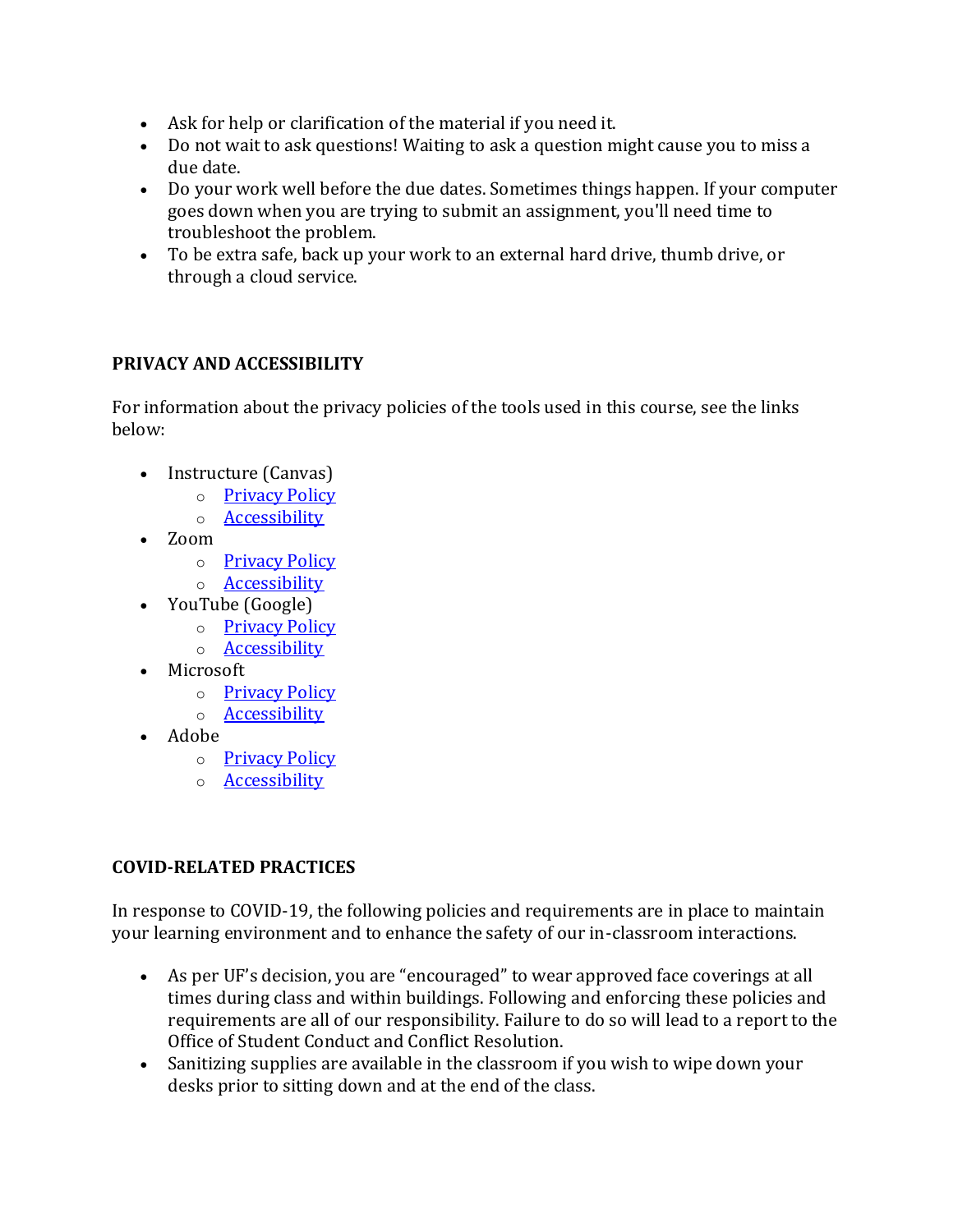- Follow my guidance on how to enter and exit the classroom. Practice physical distancing to the extent possible when entering and exiting the classroom.
- If you are experiencing COVID-19 symptoms (guidance from the CDC on symptoms [of coronavirus\)](https://www.cdc.gov/coronavirus/2019-ncov/symptoms-testing/symptoms.html), please use the UF Health screening system and follow the instructions on whether you are able to attend class. Find more information in the [UF Health guidance on what to do if you have been exposed to or are experiencing](https://coronavirus.ufhealth.org/screen-test-protect/covid-19-exposure-and-symptoms-who-do-i-call-if/)  [Covid-19 symptoms.](https://coronavirus.ufhealth.org/screen-test-protect/covid-19-exposure-and-symptoms-who-do-i-call-if/)

# **SCHEDULE**

What follows is **AN ESTIMATION** of how we will proceed this semester and it is **subject to change** depending on guest speakers and other needs of the class. There will be additional readings assigned as we progress and they will be announced in class as well as on Canvas.

## **Week 1, January 5**

Personal Introductions: The Real You.

**Discussion:** What is narrative? Course syllabus.

### **Reading assignment:**

- Story and theme. Introduction, Chapters 1 and 9, *Storycraft*
- Introduction, The Day and Chapter 1, *One Day*

# **Week 2, January 12**

What is the story really about? Thinking like a storyteller. Generating strong ideas.

### **Reading assignment:**

- Point of view, voice and style. Chapters 3 and 4, *Storycraft*
- Chapter 2, *One Day*

### **Week 3, January 19**

What is narrative? The difference between a feature story and a narrative.

#### **Discussion:** Your story ideas. **Reading assignment:**

- Chapters 5 and 14, *Storycraft.*
- Chapters 3 and 4, *One Day*
- **Due January 16: Writing prompt 1:** Write a narrative of a day that was especially difficult during the pandemic.

### **Week 4, January 26**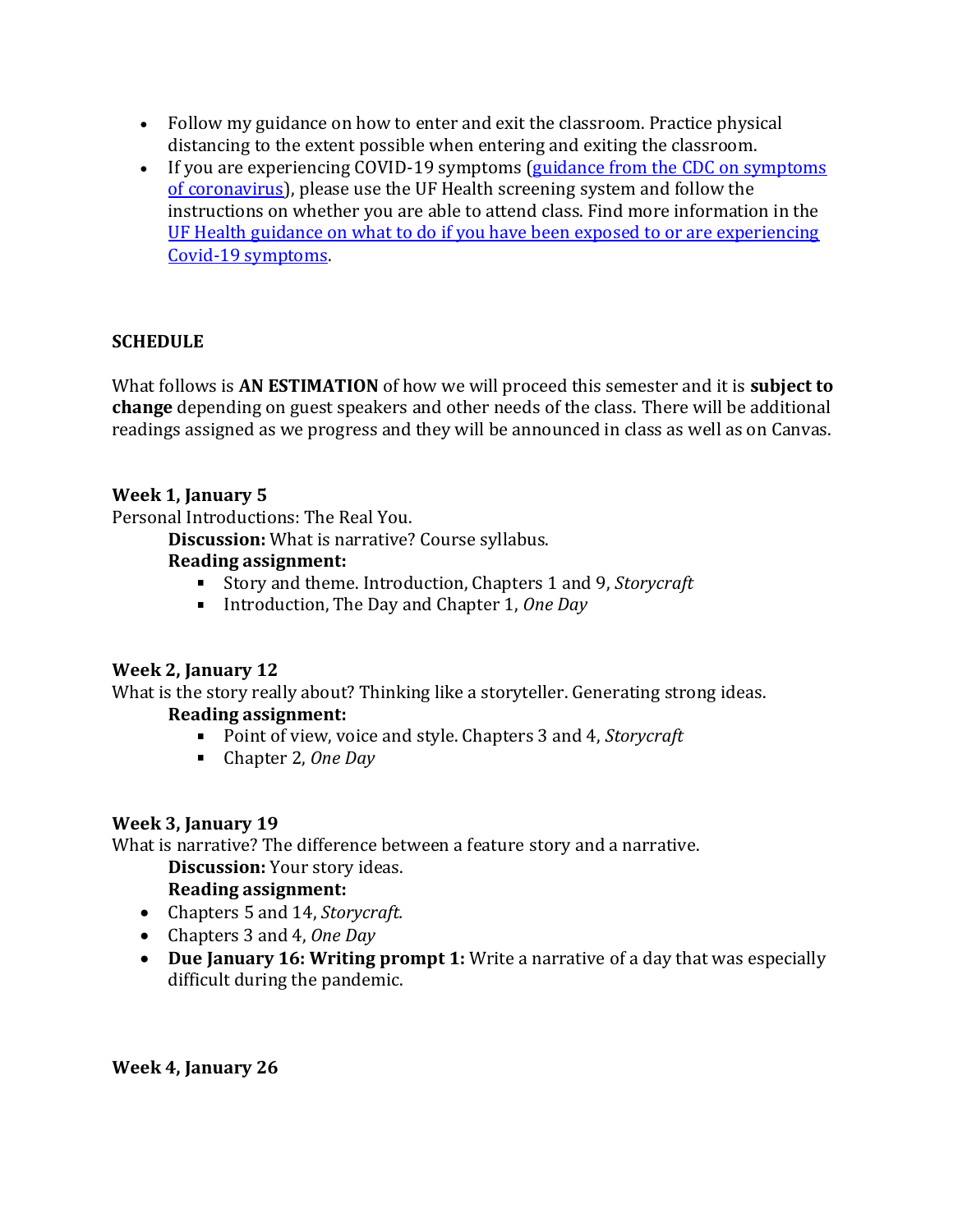Reporting for narrative: Access, trust, immersion. In-class exercise using TV or movie characters

# **Reading assignment:**

- Reporting and ethics. Chapters 10 and 14, *Storycraft*
- Chapters 5 and 6*, One Day*
- "A Survivor's Life" by Eli Saslow, Washington Post. [https://www.washingtonpost.com/sf/national/2015/12/05/after-a-mass](https://www.washingtonpost.com/sf/national/2015/12/05/after-a-mass-shooting-a-survivors-life/)[shooting-a-survivors-life/](https://www.washingtonpost.com/sf/national/2015/12/05/after-a-mass-shooting-a-survivors-life/)

# **Week 5, February 2**

Reporting for Narrative: Building character, developing scene.

**Due:** Reporting plan for long-form story

# **Reading assignment:**

- Scene. Chapter 6, *Storycraft*
- Chapters 7 and 8, *One Day*
- "Only one of their children survived Sandy Hook. Now school posed a new threat: The virus." [https://www.washingtonpost.com/graphics/2020/local/sandy-hook](https://www.washingtonpost.com/graphics/2020/local/sandy-hook-survivors-covid-19-school/)[survivors-covid-19-school/](https://www.washingtonpost.com/graphics/2020/local/sandy-hook-survivors-covid-19-school/)

# **Week 6, February 9**

The pitfalls of reconstruction.

# **Reading assignment:**

- Narratives. Chapters 11, 12, 13, *Storycraft*
- Chapters 9 and 10*, One Day*

# **Week 7, February 16**

Observation and interviewing for narrative.

- o **Reading assignment:**
- Action. Chapter 7, *Storycraft*
- Chapters 11 and 12, *One Day*
- **Due February 13, Writing prompt 2:** Write a memoir of someone you know and bring them to life for your readers.

# **Week 8, February 23**

How poetry can inform your writing. Guest speaker: documentary poet Pam Hart.

# **Reading assignment**:

Chapters 13 and 14, *One Day* Pam Hart readings TBD